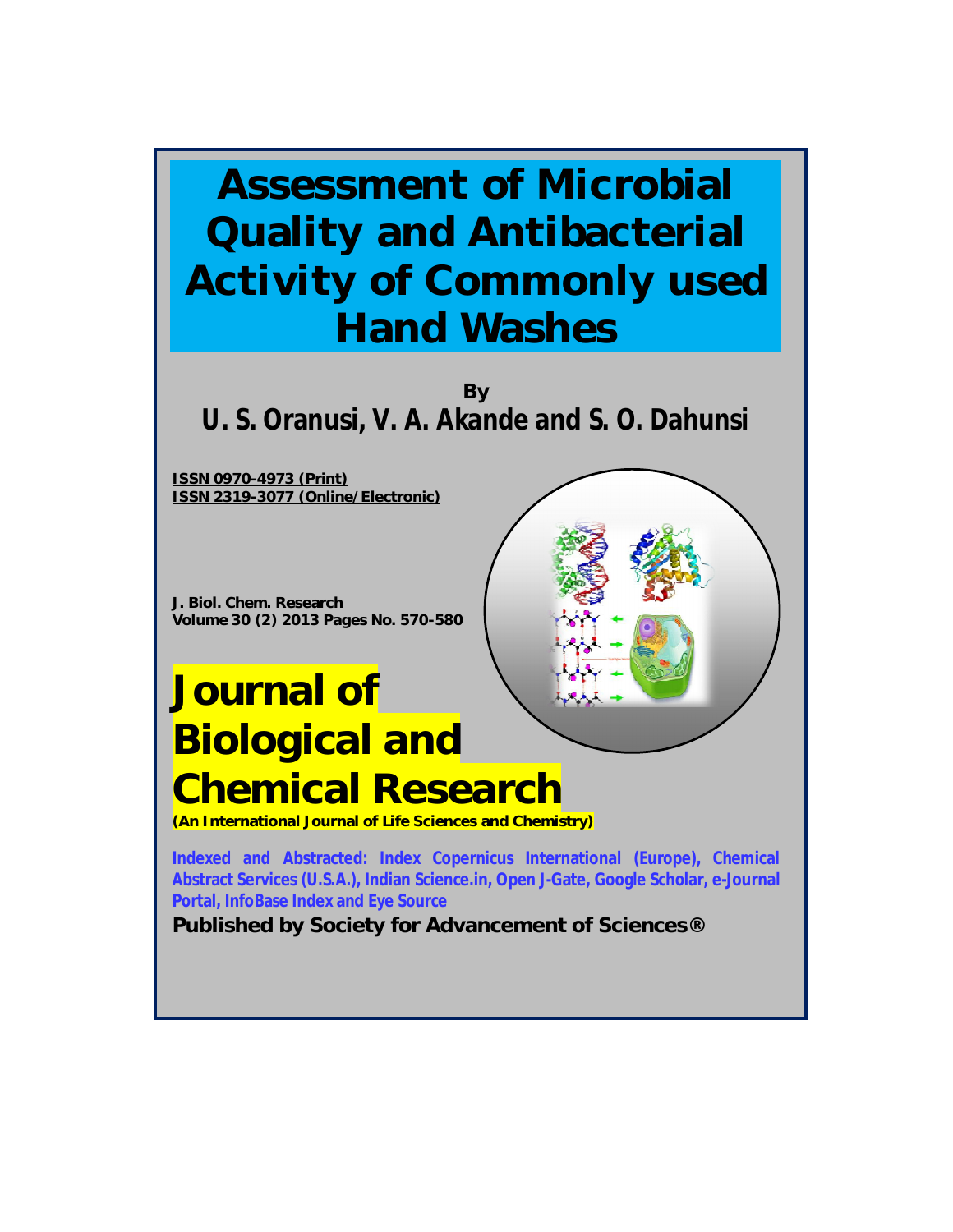**J. Biol. Chem. Research. Vol. 30, No. 2: 570- 580 (2013)** (An International Journal of Life Sciences and Chemistry) Ms 30/2/41/2013, All rights reserved **ISSN 0970-4973 (Print) ISSN 2319-3077 (Online/Electronic)** Published by Society for Advancement of Science<sup>®</sup>



**http:// www.jbcr.in jbiolchemres@gmail.com info@jbcr.in RESEARCH PAPER**

**Received: 27/04/2013 Revised: 20/07/2013 Accepted: 22/07/2013**

### **Assessment of Microbial Quality and Antibacterial Activity of Commonly used Hand Washes**

### **\*U. S. Oranusi, V. A. Akande and S. O. Dahunsi**

**Biological Sciences Department, Covenant University, Ota, Ogun State, Nigeria**

#### **ABSTRACT**

*Hands are the highways to the transmission and spread of pathogens that causes diseases, food borne illnesses and nosocomial infections. Hand washing is the act of cleansing the hands with water or another liquid, with or without the use of soap or other detergents, to ensure proper hand hygiene. To determine the microbiological quality and the antibacterial property and dilution effects on activity of hand wash, seven brands of hand washes were evaluated using susceptibility test by agar well diffusion, minimum inhibitory dilution and time kill test. This was done by assessing different dilutions of the hand washes against standardized 1.5x10<sup>8</sup> cells of Staphylococcus aureus, Escherichia coli and Pseudomonas aeruginosa. Results showed that all the hand washes were sterile and all the brands had some level of antibacterial activity. The hand washes were more active on Staphylococcus aureus and Escherichia coli than on Pseudomonas aeruginosa. Activity decreased with dilution as neat and 2-1 dilutions gave better results compared to 2<sup>2</sup>, 10<sup>-1</sup> and 10<sup>-2</sup>. Hib hand wash killed all test organisms when* exposed for 2, 5 and 10 minutes and at neat and  $2^1$  dilutions but not at  $2^2$ , 10<sup>-1</sup> and 10<sup>2</sup>. Rev and Pan hand washes though are sterile, were least active in all the tests. *The minimum inhibitory dilution and minimum bactericidal dilution for most of the hand wash was at neat concentration. The time kill test showed that the effect of the hand wash was highest at 5 and 10 minutes and at neat (undiluted) for all the test organisms. It is advised that the dilution of hand washes a common practice in most eateries must stop as these products are not active when diluted, hands should be washed for five to ten minutes for maximum hand hygiene.*

*Key words: Antibacterial Activity, Food Borne Illnesses, Hand Hygiene, Microbiological Quality, Nosocomial Infections and Pathogens*.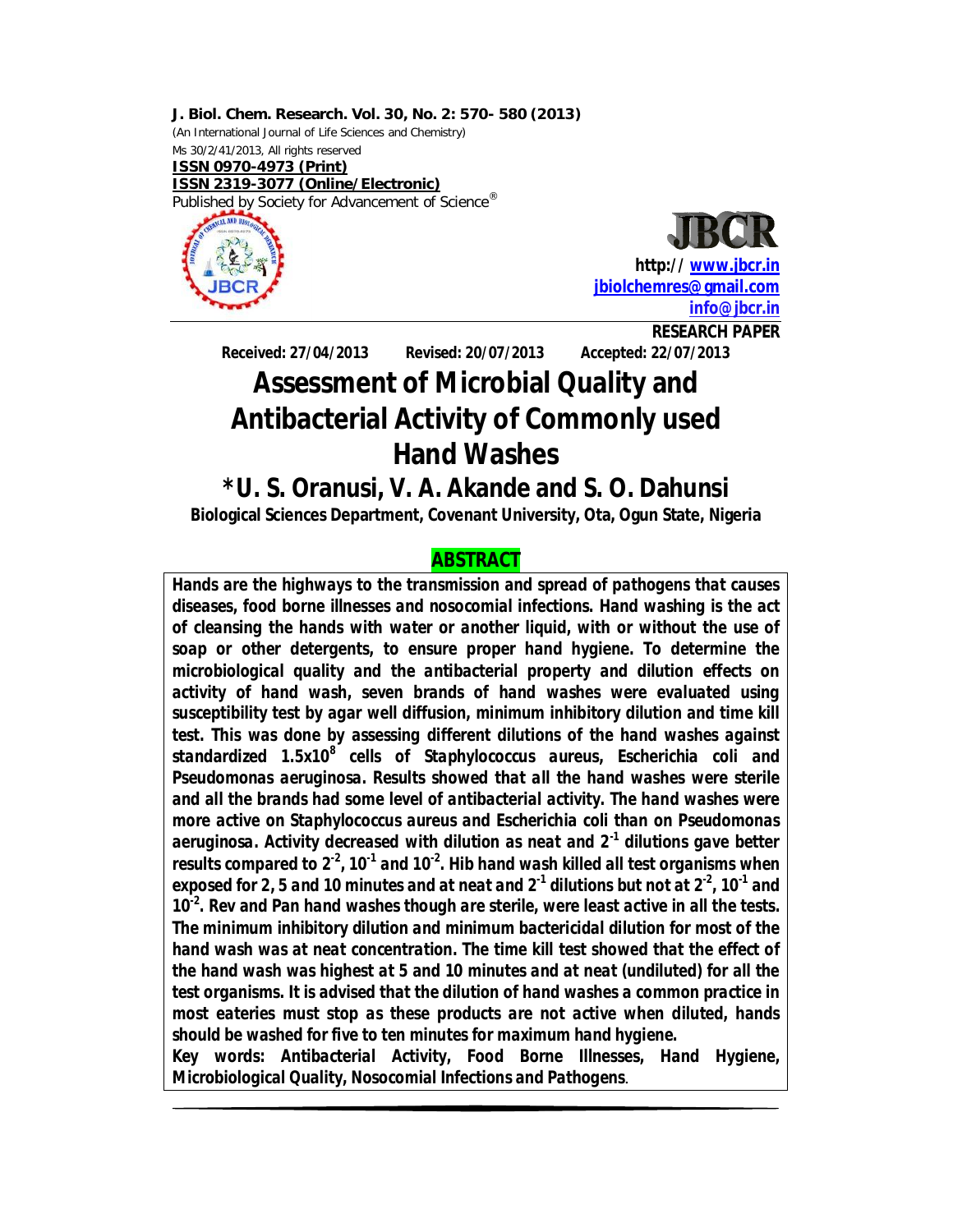#### **INTRODUCTION**

Food and water borne diseases coupled with nosocomial infections claim millions of lives annually (WHO, 2001; 2003; NIH, 2006). Any discussion on controlling nosocomial infections and food related infections and intoxications would be incomplete without the inclusion of hand hygiene. These describes the means of ensuring that surgical procedures are not complicated by hand transferred contaminants and that food is handled and consumed with the greatest probability of being free from human pathogen and contaminants from contact surfaces.

Hand hygiene relates to hand washing , the act of cleansing the hands with water or another liquid, with or without the use of soap or other detergents, for the purpose of removing soil, dirt, and/or microorganisms and most importantly to ensure proper hand hygiene. Hands are the highways to the transmission and spread of pathogens that cause diseases, food-borne illness, and nosocomial infections. Numerous studies support the finding that hand washing reduces both the carriage of pathogens on the hands and nosocomial infections (Steere and Mallison, 1975., Mensah *et al*, 2002., ASM, 2005., Oranusi *et al*,. 2013). Hand washing is the simplest and most cost-effective way of preventing the transmission of infection and thus reducing the incidence of health-care associated and food related infections (Rotter *et al*., 1998, Rotter 1999, CDC, 2002). Washing hands to cleanse the hands of pathogens (bacteria, fungi, protozoa, helminthes or viruses) and chemicals which can cause personal harm or disease is especially important for people who handle food or work in the medical field, but it is also an important practice for the general public. Effective hand washing protects best against diseases transmitted through direct physical contact and via fecal-oral routes; gastrointestinal illnesses, diarrhea, polio, pneumonia and as many forms of stomach flu. For effective hand washing, the application of water alone is inefficient for cleaning skin because water is often unable to remove fats, oils, and proteins, which are components of organic soil. (www.hi-tm.com, 2009). Therefore, removal of microorganisms from skin requires the addition of soaps or detergents to water. Use of liquid soaps have wider acceptability because solid soap due to its reusable nature, may hold bacteria acquired from previous uses, so it is important to wash the soap itself before and after use.(www.pubmedcentral.nih.gov, 2009). Hand washing with contaminated soap could colonize the hands with Gram-negative bacteria, which results in an increase in bacterial counts on the skin (www.learnwell.org, 2009). In recent times the use of antibacterial hand washes and soaps has been heavily promoted to a health-conscious public. Though there is no evidence that using recommended antiseptics or disinfectants selects for antibiotic-resistant organisms in nature (Jones, 1999; Barry *et al.*, 1999; Hibbard, 2005; Weber and Rutala, 2006). However, antibacterial soaps and washes contain common antibacterial agents such as triclosan, chlorhexidine gluconate which has an extensive list of resistant strains of organisms (Westergren and Emilson, 1980, Tattawasart et al, 1999., Thomas et al, 2000). So, even if antibacterial soaps and washes aren't selected for antibiotic resistant strains, they might not be as effective as they are marketed to be.

**J. Biol. Chem. Research. Vol. 30, No. 2: 570- 580 (2013) 571**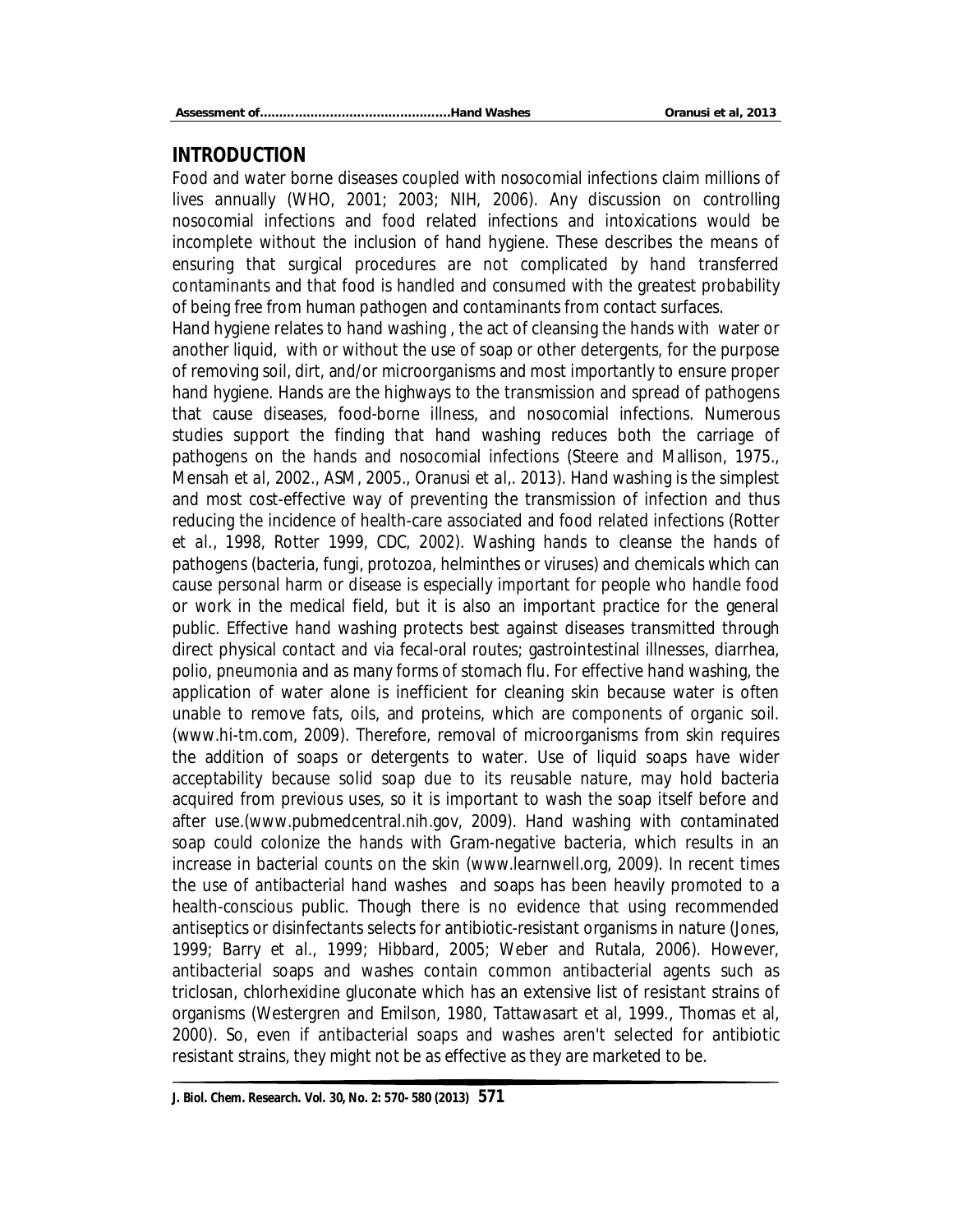More so plain soaps which are cheap, mild on the skin and readily available are as effective as consumer-grade anti-bacterial soaps containing triclosan, chlorhexidine gluconate, benzalkonium chloride, isopropyl alcohol or ethanol, in preventing illness and removing bacteria from the hands. (www.physorg.com, 2007). Although Alcoholbased hand sanitizers which don't require water are an excellent alternative to hand washing, particularly when soap and water aren't available. They're actually more effective than soap and water in killing bacteria and viruses that cause disease and using these products can result in less skin dryness and irritation than hand washing (Rotter, 2001, Kampf and Kramer, 2004, Kampf and Ostermeyer, 2005). Plain soap and water hand washing is preferable when the hands are visibly dirty, soiled or contaminated with blood because alcohol-based hand rubs are ineffective in the presence of organic material. In addition, alcohols are ineffective against non-lipidenveloped viruses e.g. Noro viruses and the spores of bacteria e.g. *Clostridium difficile* and *B. anthracis* and protozoan cysts e.g. *Giardia lamblia* (Ansari, 1989, www.learnwell.org, 2009, www.wtxl.com, 2009).

The alarming increase in brands of antimicrobial hand washes in Nigerian markets and its concomitant usage in almost every eatery and homes call for effective quality monitoring at the consumer level. Similarly, in most Nigerian eateries, the hand wash is often diluted to increase the quantity and reduce cost. However, the implication of the dilution effect in terms of the hand wash being able to deliver on the claim(s) of the manufacturer is not considered to the detriment of the consumers' health. This work therefore seeks to ascertain.

- 1. The microbiological quality of common antibacterial hand washes in Nigerian markets.
- 2. The susceptibility of microorganisms isolated from hand swabs to different dilutions of these hand washes.
- 3. The effective dilution for maximum activity of these hand washes.
- 4. Adequately inform the consuming public on products status. .

#### **MATERIAL AND METHODS**

#### **Sampling**

Twenty one hand washes comprising of triplicate samples of seven different brands of antimicrobial hand washes were purchased from supermarkets, shopping malls and vendors around Lagos, Ogun, Ondo and Edo states of Nigeria. All the samples are within their expiry date from date of manufacture. The batch numbers, manufacture date, expiry date, product composition and address of manufacturing company were recorded before analyses of samples for microbiological quality and antimicrobial activities. The samples were coded for convenience as Coc, Hib, Lib, Pao, Ren, Rev, and Pan.

#### **Microbiological Quality Assessment**

All the media used Nutrient agar, Mueller-Hinton agar, Peptone water and Nutrient broth (all Oxoid, England) were prepared based on the manufacturer's instructions.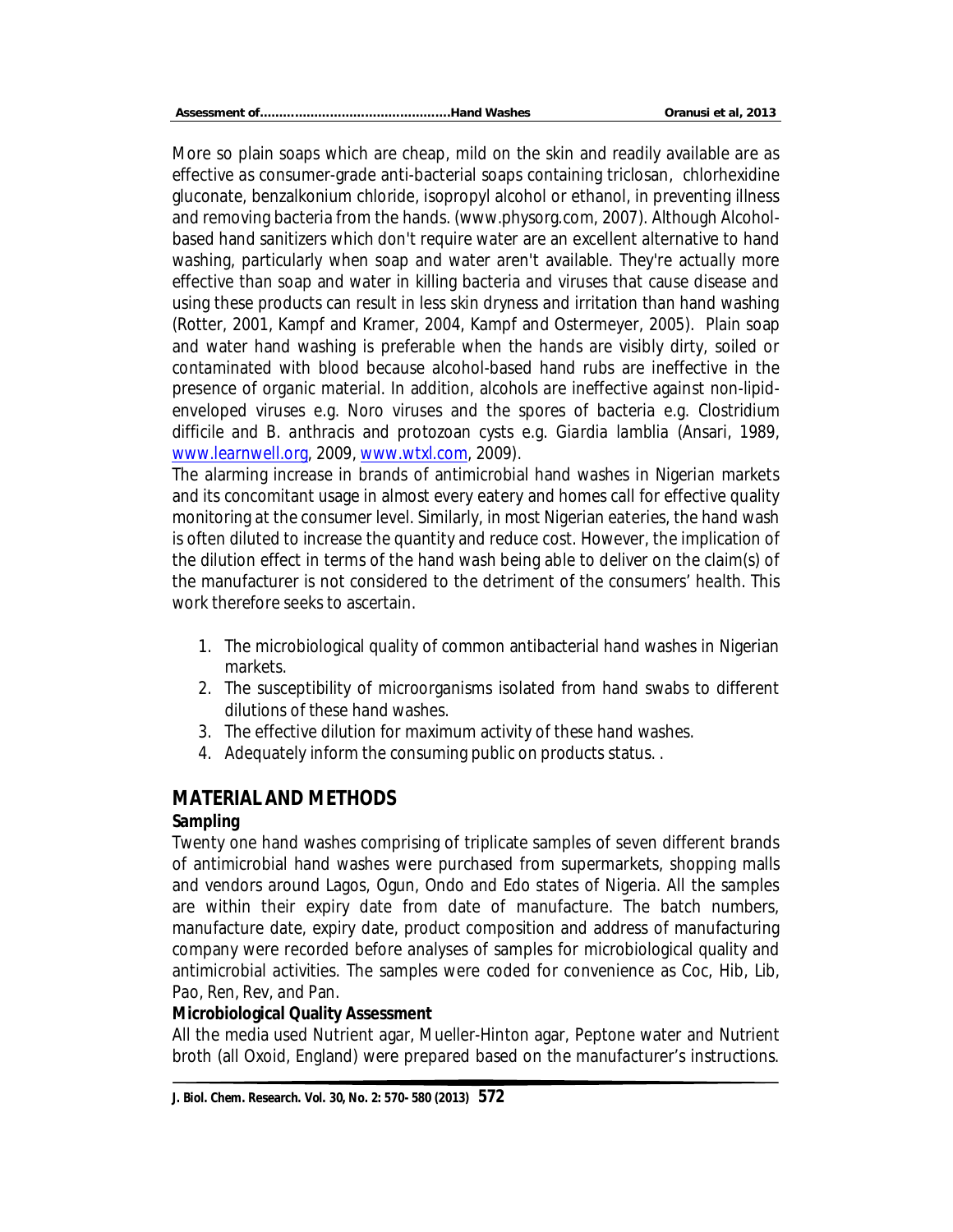|--|--|

Microbial isolates *Staphylococcus aureus, Pseudomonas aeruginosa* and *Escherichia coli* were isolated from hands swabs of students and food vendors. Characterization of isolates was by standard microbiological procedures (Speck, 1976; Jolt *et al*, 1994). Microbial cultures for antimicrobial susceptibility tests were cultured in nutrient broth for 24h incubation and standardized to 1.5x10<sup>8</sup> cells using 0.5 McFarland standard and distilled water as diluents.

#### **Assessment of Microbial Quality of Hand Washes**

**Sterility test:** Evaluation of microbiological quality of hand washes was performed following the methods as described by Ogunledun *et al*., (2008) and Okpalugo *et al*., (2009). Aliquot 1ml of the undiluted hand wash was added to 1ml and 9ml of peptone water respectively and serial dilutions were made to  $2^1$ ;  $2^2$ ; 10<sup>-1</sup> and 10<sup>-2</sup>. These dilutions were chosen based on questionnaire interview on hand wash dilutions for customers use in restaurants. The sample homogenates were agitated manually for about one minute for thorough mixing. Approximate 1ml of each dilution was inoculated onto Nutrient agar via the spread plate method. Incubation of plates was at 37°C for 24h to 48h. Plates were examined at the expiration of incubation period for colony formation and enumeration using digital colony counter (SC6-Baloworld Scientific, United Kingdom), counts were expressed as Cfu/ml.

**Susceptibility test by agar well diffusion method:** Agar well diffusion method as described by Adeniyi and Ayepola (2008) with slight modification was adopted. Mueller-Hinton agar was seeded uniformly by spread plate method with 1ml of standardized culture of each microbial isolate. The inoculated plates were allowed to set. A sterile cork borer was used to cut uniform wells of 5mm diameter on the surface of the agar and the wells were filled with neat and each dilution (2<sup>1</sup>; 2<sup>2</sup>; 10<sup>-1</sup> and 10<sup>-2</sup>) of the hand washes using sterile Pasteur pipette. Sterile distilled water and Oxoid Gentamicin (10µg) was used as negative and positive controls. The plates were allowed to stand for diffusion of the hand washes and were incubated at 37°C for 24h. The antibacterial susceptibility was indicated by the zone diameter of inhibition and was measured using a transparent ruler.

**Time kill test for microbial isolates:** This was carried out using the method of Bouchara *et al* (2004) with slight modification. Two, Five and Ten minutes was chosen for this test based on questionnaire interview on length of time people spend in hand washing before eating/after using the toilet and also to accommodate for sustenance (persistent) effect (Boyce and Pittet, 2002., Kampf and Ostermeyer, 2005). To 1ml of the undiluted hand washes was added 1ml and 9ml of standardized cultures in distilled water as diluents. Dilutions were made to  $2^1$ ;  $2^2$ ; 10<sup>-1</sup> and 10<sup>-2</sup>. The tubes were swirled to mix and agitated constantly at 37°C in incubator with shaker (Guangzhon healthy ling- HZQ-X300) for two minutes. Aliquot 0.1ml was plated out on Nutrient agar and Mueller-Hinton agar respectively. At five and ten minutes, the same procedure was repeated. Plates were incubated at 37°C for 24h, after which colonies observed on plates were counted using digital colony counter (SC6-Baloworld Scientific, United Kingdom).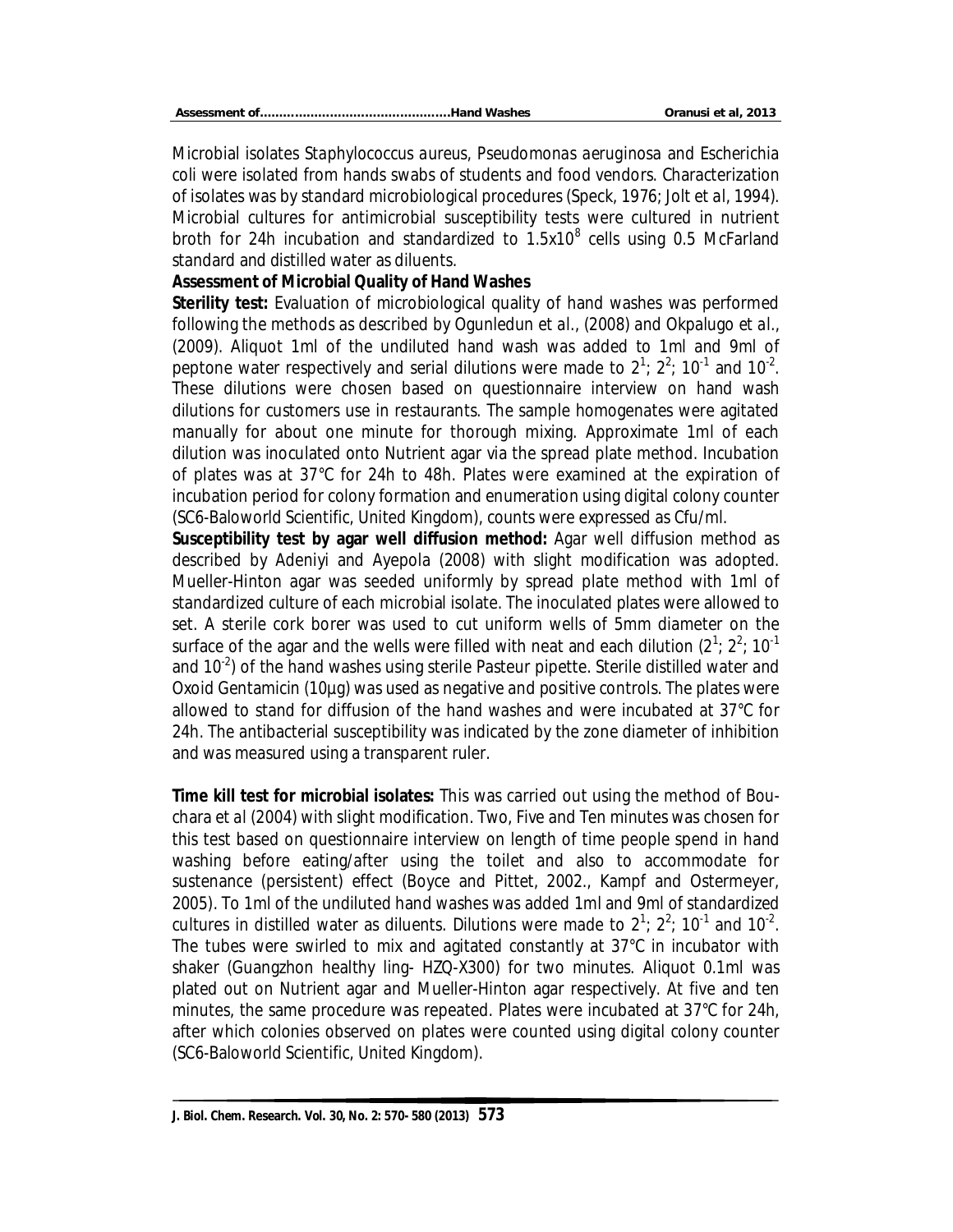|--|--|

**Determination of minimum inhibitory dilution (MID) and minimal bactericidal dilution (MBD) of hand washes against test isolates:** This was done by a modification of methods as described by Candido *et al* (1996). To 10ml of the neat and dilutions of hand washes in test tubes was added 1ml of standardized test organisms. The tubes were incubated for 24h at 37°C and then examined for growth evidenced by turbidity of medium. The MID was recorded as the lowest dilution of the hand wash that inhibited the growth of the test organisms evidenced by lack of turbidity. Tubes showing no growth were plated out on Nutrient agar, the highest dilution that yielded no growth of bacteria colonies after 24h incubation was recorded as MBD

#### **RESULTS**

All the hand washes were sterile as none had growth of microbial colonies after 24 to 48h incubation at 37°C. Table1 presents the antimicrobial susceptibility profile for the test organisms. Hib hand wash has the greatest activity against all the organisms and at all dilutions except at 10<sup>1</sup> and 10<sup>2</sup> dilutions for *Pseudomonas aeruginosa.* All the hand washes had no activity beyond  $2<sup>2</sup>$  dilution except however, for Hib. The effect of the hand washes on all the test organisms waned out with increase in dilution. All the hand washes were active on *S. aureus* and *E. coli* than on *Pseudomonas aeruginosa*. Rev and Pan Hand washes had no effect on *Pseudomonas aeruginosa.*

| <b>Dilutions</b>             | Hand wash Zone diameter of Inhibition (mm) |      |                        |      |      |                |      |  |  |  |  |
|------------------------------|--------------------------------------------|------|------------------------|------|------|----------------|------|--|--|--|--|
|                              | Coc.                                       | Hib. | Lib.                   | Pao. | Ren. | Rev.           | Pan. |  |  |  |  |
| <b>Staphylococcus aureus</b> |                                            |      |                        |      |      |                |      |  |  |  |  |
| <b>Neat</b>                  | 20                                         | 30   | 22                     | 19   | 10   | 10             | 5    |  |  |  |  |
| $2^{-1}$                     |                                            | 17   | 13                     | 10   | 3    |                | 4    |  |  |  |  |
| $2^{-2}$                     |                                            | 15   | 8                      | 5    | 5    |                | 4    |  |  |  |  |
| $10^{-1}$                    |                                            | 8    |                        |      |      |                |      |  |  |  |  |
| $10^{-2}$                    |                                            | 5    |                        |      |      |                |      |  |  |  |  |
| Escherichia coli             |                                            |      |                        |      |      |                |      |  |  |  |  |
| <b>Neat</b>                  | 15                                         | 18   | 15                     | 16   | 10   | 15             | 5    |  |  |  |  |
| $2^{-1}$                     | 10                                         | 8    | 14                     | 10   | 5    | 10             |      |  |  |  |  |
| $2^{-2}$                     |                                            | 5    | 3                      | 4    |      | 8              |      |  |  |  |  |
| $10^{-1}$                    |                                            | 4    |                        | 1    |      | $\overline{2}$ |      |  |  |  |  |
| $10^{-2}$                    |                                            |      |                        |      |      |                |      |  |  |  |  |
|                              |                                            |      | Pseudomonas aeruginosa |      |      |                |      |  |  |  |  |
| <b>Neat</b>                  | 10                                         | 12   | 15                     | 14   | 4    |                |      |  |  |  |  |
| $2^{-1}$                     | 5                                          | 6    |                        | 9    |      |                |      |  |  |  |  |
| $2^{-2}$                     | $\overline{2}$                             | 4    |                        |      |      |                |      |  |  |  |  |
| $10^{-1}$                    |                                            |      |                        |      |      |                |      |  |  |  |  |
| $10^{-2}$                    |                                            |      |                        |      |      |                |      |  |  |  |  |
|                              | = No inhibitory effect                     |      |                        |      |      |                |      |  |  |  |  |

**Table1. Susceptibility test by agar well diffusion for test isolates.**

**J. Biol. Chem. Research. Vol. 30, No. 2: 570- 580 (2013) 574**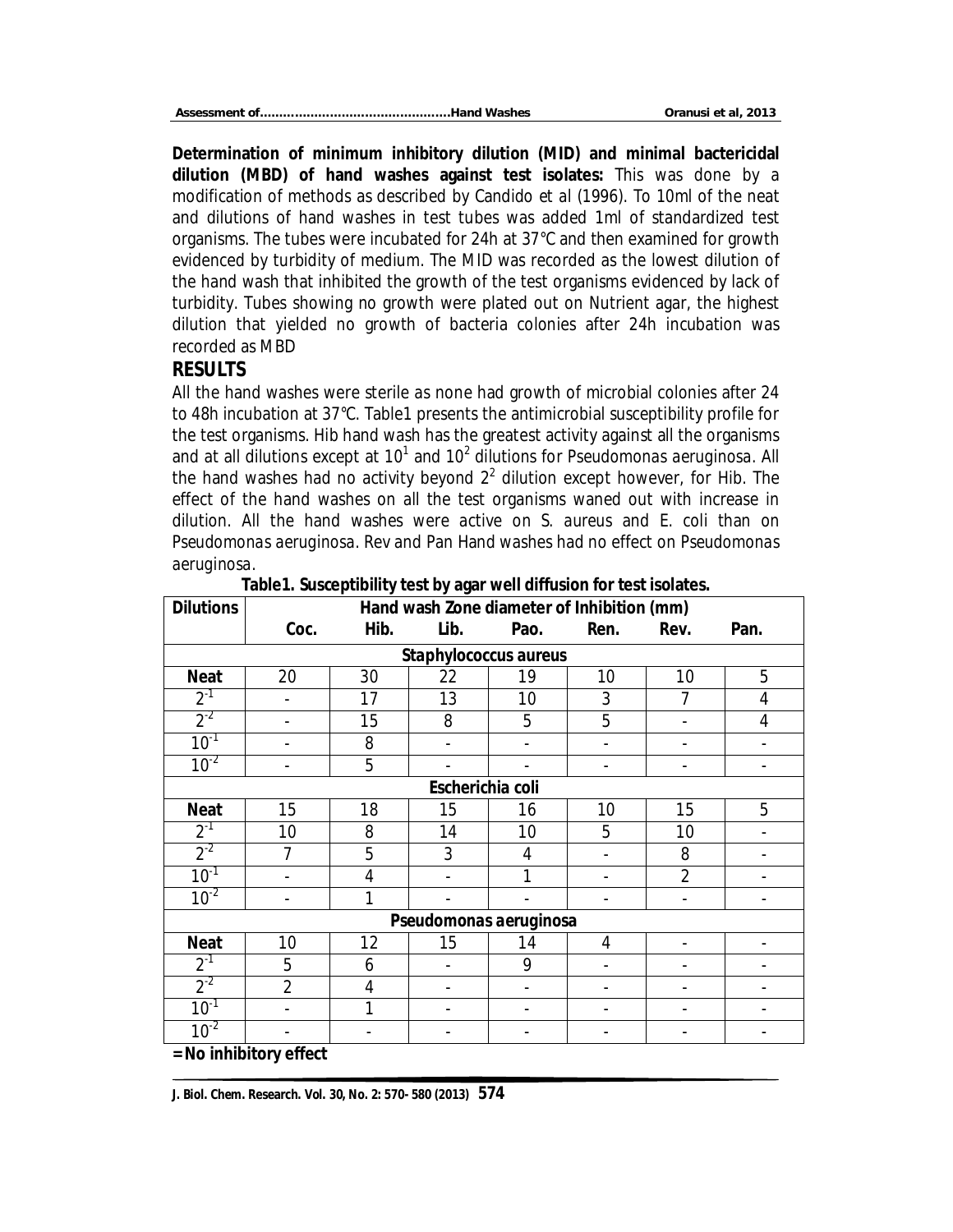Table 2 shows the time kill test for the test organisms. Activity was recorded only at neat, 2<sup>1</sup> and 2<sup>2</sup> dilutions thus 10<sup>1</sup> and 10<sup>2</sup> dilutions were not presented. Hib hand wash killed the test organisms at neat,  $2^1$ ,  $2^2$  dilutions and in 2, 5 and 10 minutes respectively. Lib at neat and 2<sup>1</sup> dilutions killed S. aureus, E. coli and Pseudomonas. Pao was effective on *S. aureus* and *E. coli* as undiluted (neat) for all the time ranges but was active against *Pseudomonas* only in 10min as undiluted sample. Coc and Pan were not able to kill completely any of the test organisms at all time and dilutions. Rev and Pan had no activity on *Pseudomonas* at all concentrations and time. Reduction in microbial load was more at 5 and 10minutes for all the hand wash and at neat and 2<sup>1</sup> dilutions. Table 3 shows the inhibitory dilutions for the hand washes. Hib inhibited *S. aureus* at neat, 2<sup>1</sup> and 2<sup>2</sup> dilutions but it inhibited *Pseudomonas* only at neat and 2<sup>1</sup> dilution. Lib at neat and 2<sup>1</sup> inhibited *S. aureus* and *E. coli*. All the hand washes except Pan inhibited *S. aureus* and *E. coli* at neat (undiluted). Hib had MBD at  $2<sup>1</sup>$  for all the isolates. All the hand washes except for Pan had MBD as neat (undiluted) for S. aureus and E. coli. Lib and Pao had MBD as neat for *Pseudomonas*.

#### **DISCUSSION**

The microbiological analysis of all the hand wash samples recorded absence of growth meaning they are sterile and thus conform to the sterility standard required of such sanitary personal care products. All the samples showed antibacterial activity and efficacy in conformity with the submission of Randon, (2009) who observed that hand washes can be bactericidal or bacteriostatic. Hib showed an impeccable activity as compared to other hand washes, it was very effective in all the quality assessment methods used as a determinant of antibacterial activity it inhibited the growth of all the test organisms at different dilutions. The active ingredient in Hib is Chlorhexidine gluconate and this could have distinguished it from other hand washes in terms of antibacterial activity. This finding is in tandem with the reports of Aly and Maibach, (1979; 1980), Rotter and Koller, (1991), Paulson, (1996). However, persistent exposure of microorganisms to Chlorhexidine gluconate has been reported to yield resistant strains (Westergren and Emilson, 1980., Tattawasart *et al*, 1999., Thomas *et al*, 2000).The activity of the hand washes were reduced through dilution, this is evident in reduction in zone of inhibition diameter and increase in microbial load with increase in dilution. The lower activity of the hand washes against Pseudomonas could be explained by the hardy nature of *Pseudomonas*. It has been reported to survive in disinfectants and resistant to a wide variety of antibiotics (Becks and Lorenzoni, 1995; *Pseudomonas* genome data base) and it is known to have prolific ability to degrade a wide variety of substances due to its natural endowment with degradative enzymes and plasmids and high protein repair and regeneration mechanisms (*Pseudomonas* genome database, Winsor *et al*, 2011) The Time kill test showed the time taken for the organism to be reduced or killed completely. Hib had a good effect recording no growth at all dilutions during the

time intervals and for the three test organisms. Lib and Pao also had an appreciable effect on the organisms as there was great reduction in the organisms at 5 and 10 minutes compared to the initial 2 minutes.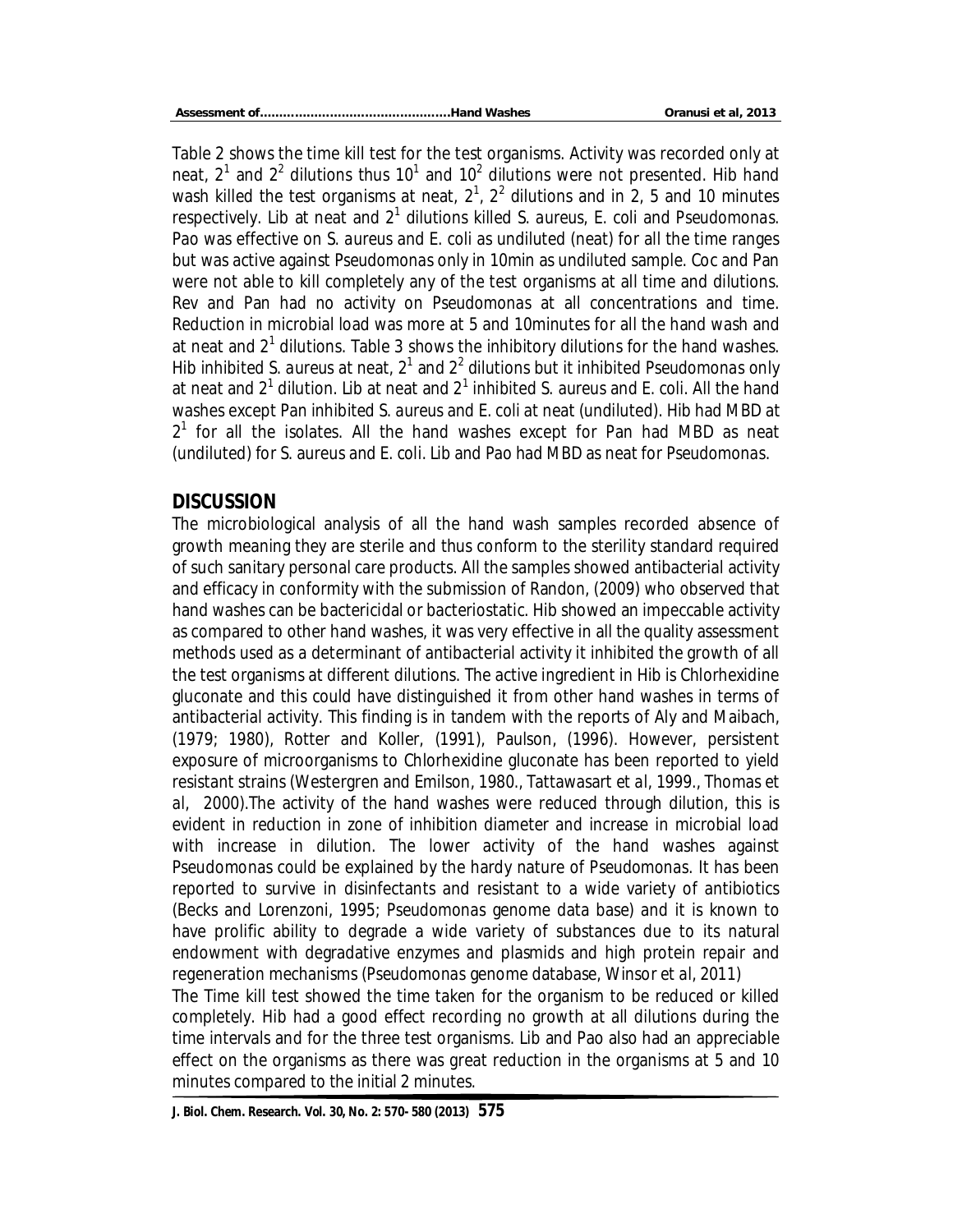*Assessment of………………………………………….Hand Washes Oranusi et al, 2013*

At 10<sup>-1</sup> and 10<sup>-2</sup> dilutions, the activity of the hand washes waned off due to dilution effect. That Rev and Pan failed in all the tests calls for concern because manufacturers claimed they are antimicrobial hand washes. However, Sheena and Stiles (1982), in a study of efficacy of germicidal hand wash agents in hygienic hand disinfection reported that some antibacterial hand washes were no better than nongermicidal soap. Although this work was done without estimating the chemical composition of the hand washes, those with triclosan (Lib and Pao) recorded appreciable antibacterial activity in agreement with Collins *et al*, (1981), Faoagali *et al*, (1995) Paulson, (1996), who reported that hand washes with triclosan as the major chemical ingredient pose significant antibacterial activity. The hand washes had bacteriostatic and bactericidal effect as neat and  $2<sup>1</sup>$  dilutions and at 5 and 10 minutes. It is advised that hands be washed for 5 to 10 minutes for maximum result of good hand hygiene. Hand washes must not be diluted except were stated by the manufacturer, they are active as neat concentration and loses activity with dilution. Diluting hand wash makes them mere fragrance fluid and not hand wash.

| <b>Time</b>    |                       | wash                |                     |                        |          |                     | dilutions             |                       |                       |                     |
|----------------|-----------------------|---------------------|---------------------|------------------------|----------|---------------------|-----------------------|-----------------------|-----------------------|---------------------|
| (min)          | <b>Neat</b>           | $2^{-1}$            | 2 <sup>2</sup>      | <b>Neat</b>            | $2^{-1}$ | $2^{2}$             | <b>Neat</b>           | $2^{-1}$              | $2^{-2}$              |                     |
|                | Coc.<br>S. aureus     |                     |                     | Hib.<br>S. aureus      |          |                     | Lib.<br>S. aureus     |                       |                       |                     |
| $\overline{2}$ | 1.1x10 <sup>4</sup>   | $2.1x10^{5}$        | 1.5x10 <sup>4</sup> | <b>NG</b>              |          | <b>NG</b>           | <b>NG</b>             | $2.7x10^{4}$          | 2.0x10 <sup>4</sup>   | 2.8x10 <sup>4</sup> |
| 5              | 8.5x10 <sup>1</sup>   | $3.2x10^2$          | 9.2x10 <sup>4</sup> | <b>NG</b>              |          | <b>NG</b>           | <b>NG</b>             | 6.1x10 <sup>1</sup>   | 6.8x10 <sup>1</sup>   | $2.0.10^{4}$        |
| 10             | 7.1x10 <sup>1</sup>   | $2.4x10^{2}$        | $8.6x10^{2}$        | <b>NG</b>              |          | <b>NG</b>           | <b>NG</b>             | <b>NG</b>             | <b>NG</b>             | 1.9x10 <sup>2</sup> |
|                | Pao.                  | S. aureus           |                     | Ren.                   |          | S. aureus           |                       | Rev.                  | S. aureus             |                     |
| $\overline{c}$ | <b>NG</b>             | 5.9x10 <sup>1</sup> | $8.6x10^{4}$        | $3.6x10^2$             |          | $1.9x10^2$          | $1.7x10^2$            | 1.1x10 <sup>4</sup>   | 3.2x10 <sup>5</sup>   | 3.5x10 <sup>5</sup> |
| 5              | <b>NG</b>             | 1.6x10 <sup>1</sup> | 7.2x10 <sup>3</sup> | $2.8x10^{1}$           |          | $9.0x10^2$          | $7.6x10^2$            | 3.2x10 <sup>3</sup>   | $2.3x10^3$            | $1.2x10^{3}$        |
| 10             | <b>NG</b>             | 1.1x10 <sup>1</sup> | $3.8x10^2$          | <b>NG</b>              |          | 9.5x10 <sup>1</sup> | $7.2x10^2$            | 2.1x10 <sup>1</sup>   | $2.2x10^2$            | 1.0x10 <sup>2</sup> |
|                | S. aureus<br>Pan.     |                     |                     | Coc.                   |          | E. coli             |                       | Hib.<br>E. coli       |                       |                     |
| $\overline{c}$ | 2.0x10 <sup>4</sup>   | $2.4x10^{5}$        | $3.3x10^5$          | $2.2x10^2$             |          | $1.8x10^2$          | 8.9x10 <sup>3</sup>   | <b>NG</b>             | <b>NG</b>             | <b>NG</b>           |
| 5              | 1.1x10 <sup>3</sup>   | 2.0x10 <sup>3</sup> | 2.5x10 <sup>4</sup> | $1.8x10^2$             |          | $1.6x10^2$          | $7.4x10^2$            | <b>NG</b>             | <b>NG</b>             | <b>NG</b>           |
| 10             | 1.0x10 <sup>2</sup>   | $1.4x10^2$          | $6.0x10^{2}$        | 1.8x10                 |          | 1.2x10 <sup>2</sup> | $6.3x10^{2}$          | <b>NG</b>             | <b>NG</b>             | <b>NG</b>           |
|                | Lib.                  | E. coli             |                     | Pao.                   |          | E. coli             |                       | Ren.                  | E. coli               |                     |
| $\overline{2}$ | $1.9x10^2$            | $2.1x10^2$          | $2.8x10^2$          | $\overline{\text{NG}}$ |          | 5.9x10              | $9.6x10^{3}$          | $9.3x10^2$            | $7.9x10^2$            | $1.2x10^2$          |
| 5              | 1.7x10 <sup>1</sup>   | 1.2x10 <sup>T</sup> | $2.0x10^2$          | <b>NG</b>              |          | 7.6x10              | $2.7x10^2$            | $7.2x10^{T}$          | $9.0x10^{T}$          | $6.7x10^{1}$        |
| 10             | <b>NG</b>             | < 10                | 1.9x10 <sup>1</sup> | <b>NG</b>              |          | 1.7x10              | 6.8x10                | 1.6x10                | $8.4x10$ <sup>1</sup> | 2.7x10              |
|                | Rev.                  | E. coli             |                     | E. coli<br>Pan.        |          |                     | Coc.<br>P. aeruginosa |                       |                       |                     |
| $\overline{c}$ | 2.3x10 <sup>3</sup>   | 3.1x10 <sup>3</sup> | $4.2x10^2$          | $9.4x10^{3}$           |          | $4.4x10^{3}$        | 5.5x10 <sup>6</sup>   | 1.1x10 <sup>4</sup>   | $2.8x10^{4}$          | $4.7x10^{3}$        |
| 5              | 3.1x10 <sup>1</sup>   | 3.2x10 <sup>2</sup> | $3.4x10^2$          | 4.6x10 <sup>3</sup>    |          | $6.3x10^{3}$        | $6.2x10^{5}$          | 8.5x10 <sup>3</sup>   | $3.6x10^3$            | $2.9x10^2$          |
| 10             | <b>NG</b>             | 3.2x10              | 2.5x10 <sup>1</sup> | $6.2x10^{2}$           |          | $6.3x10^{2}$        | $4.8x10^{4}$          | $7.1x10^2$            | $2.4x10^{3}$          | $6.8x10^{2}$        |
|                | Hib.<br>P. aeruginosa |                     |                     | Lib.<br>P. aeruginosa  |          |                     |                       | Pao.<br>P. aeruginosa |                       |                     |
| $\overline{c}$ | <b>NG</b>             | <b>NG</b>           | <b>NG</b>           | $5.7x10^2$             |          | 2.5x10 <sup>3</sup> | $2.8x10^{3}$          | $2.1x10^2$            | $9.5x10^2$            | $7.5x10^2$          |
| 5              | <b>NG</b>             | <b>NG</b>           | <b>NG</b>           | $2.0x10^2$             |          | 2.1x10 <sup>3</sup> | $2.2x10^2$            | 3.1x10 <sup>1</sup>   | $8.1x10^2$            | 6.1x10 <sup>1</sup> |
| 10             | <b>NG</b>             | <b>NG</b>           | <b>NG</b>           | <b>NG</b>              |          | $1.3x10^2$          | $8.1x10^2$            | <b>NG</b>             | 1.9x10 <sup>1</sup>   | $6.4x10^2$          |
|                | P. aeruginosa<br>Ren. |                     |                     | Rev.<br>P. aeruginosa  |          |                     | Pan.                  | P. aeruginosa         |                       |                     |
| $\overline{2}$ | $4.3x10^{4}$          | $2.7x10^{3}$        | 1.7x10 <sup>6</sup> | 1.5x10 <sup>8</sup>    |          | 1.5x10 <sup>8</sup> | 1.5x10 <sup>8</sup>   | 1.5x10 <sup>8</sup>   | 1.7x10 <sup>8</sup>   | $1.5x10^8$          |
| 5              | $8.2x10^3$            | $6.0x10^{2}$        | $7.6x10^{5}$        | 1.4x10 <sup>8</sup>    |          | 1.5x10 <sup>8</sup> | 1.6x10 <sup>8</sup>   | 1.5x10 <sup>8</sup>   | 1.5x10 <sup>8</sup>   | 1.6x10 <sup>8</sup> |
| 10             | $1.2x10^2$            | $9.8x10^2$          | 7.2x10 <sup>5</sup> | $1.6x10^8$             |          | 1.6x10 <sup>8</sup> | $1.3x10^8$            | 1.7x10 <sup>8</sup>   | $1.3x\overline{10^8}$ | $1.4x10^{8}$        |

#### **Table 2. Time kill test for test isolates.**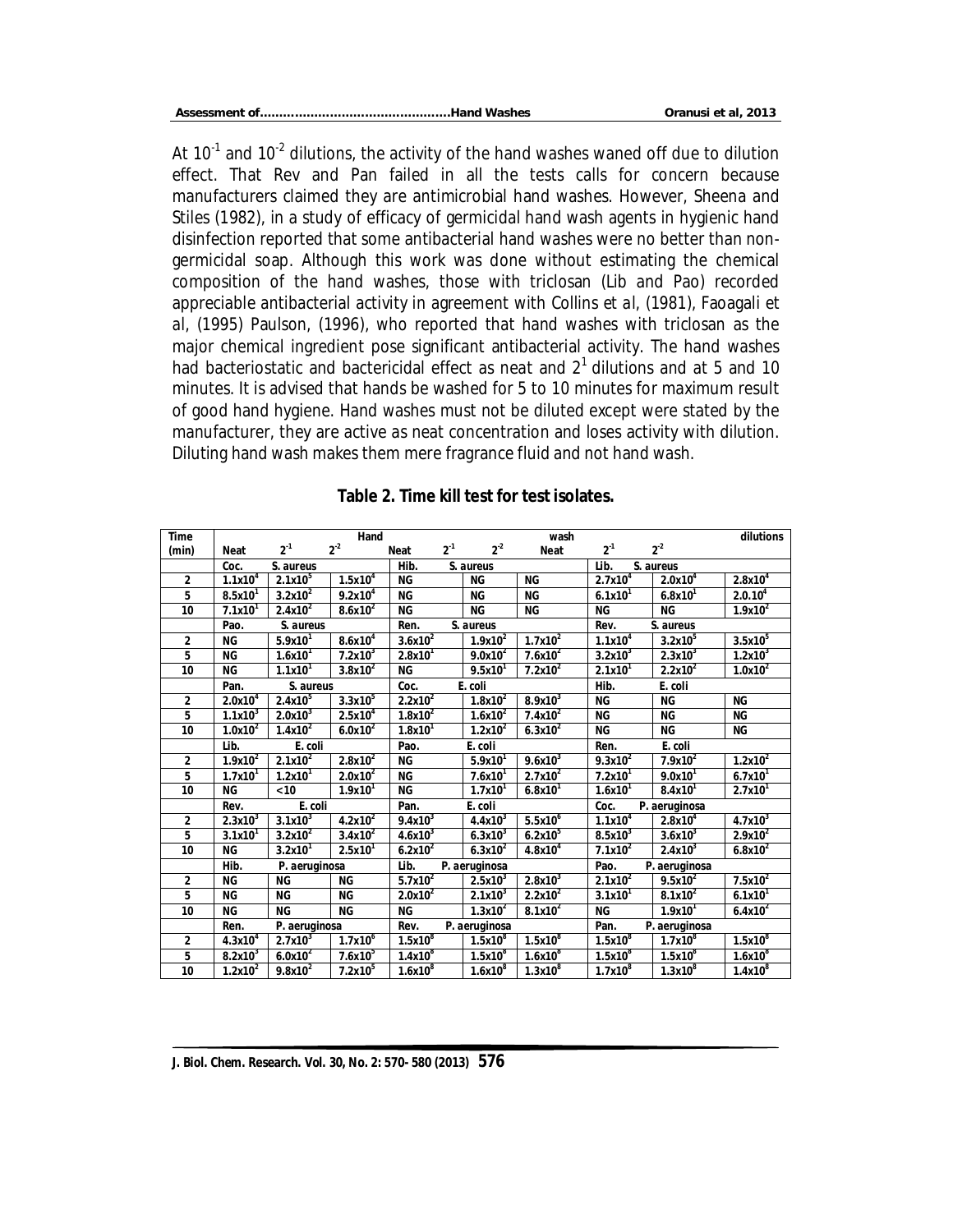| J.<br><b>Dilutions</b><br><b>Hand washes</b> |           |           |                  |           |           |           |      |  |  |
|----------------------------------------------|-----------|-----------|------------------|-----------|-----------|-----------|------|--|--|
|                                              | Coc.      | Hib.      | Lib.             | Pao.      | Ren.      | Rev.      | Pan. |  |  |
| Staphylococcus aureus                        |           |           |                  |           |           |           |      |  |  |
| <b>Neat</b>                                  | <b>NG</b> | <b>NG</b> | <b>NG</b>        | <b>NG</b> | <b>NG</b> | <b>NG</b> | G    |  |  |
| $2^{-1}$                                     | G         | <b>NG</b> | <b>NG</b>        | G         | G         | G         | G    |  |  |
| $2^{-2}$                                     | G         | <b>NG</b> | G                | G         | G         | G         | G    |  |  |
| $10^{-1}$                                    | G         | <b>NG</b> | G                | G         | G         | G         | G    |  |  |
| $10^{-2}$                                    | G         | G         | G                | G         | G         | G         | G    |  |  |
|                                              |           |           | Escherichia coli |           |           |           |      |  |  |
| <b>Neat</b>                                  | <b>NG</b> | <b>NG</b> | <b>NG</b>        | <b>NG</b> | <b>NG</b> | <b>NG</b> | G    |  |  |
| $2^{-1}$                                     | <b>NG</b> | <b>NG</b> | <b>NG</b>        | G         | G         | G         | G    |  |  |
| $2^{-2}$                                     | G         | G         | G                | G         | G         | G         | G    |  |  |
| $10^{-1}$                                    | G         | G         | G                | G         | G         | G         | G    |  |  |
| $10^{-2}$                                    | G         | G         | G                | G         | G         | G         | G    |  |  |
| Pseudomonas aeruginosa                       |           |           |                  |           |           |           |      |  |  |
| Neat                                         | <b>NG</b> | <b>NG</b> | <b>NG</b>        | <b>NG</b> | G         | G         | G    |  |  |
| $2^{-1}$                                     | G         | <b>NG</b> | G                | G         | G         | G         | G    |  |  |
| $2^{-2}$                                     | G         | G         | G                | G         | G         | G         | G    |  |  |
| $10^{-1}$                                    | G         | G         | G                | G         | G         | G         | G    |  |  |
| $10^{-2}$                                    | G         | G         | G                | G         | G         | G         | G    |  |  |

#### **Table 3. Minimum inhibitory dilution of hand washes against test isolates.**

**NG = No growth G = Growth**

#### **AKNOWLEDGEMENT**

The authors appreciate the Technical support of the Laboratory staffs of the Department of Biological Sciences, Covenant University, Nigeria. We also appreciate the management for enabling research base created.

#### **REFERENCES**

- Adeniyi, B.A. and Ayepola, O.O. 2008. Phytochemical and microbial screening of herbal remedies in Akwa-Ibom State, South-Southern Nigeria. *J. Med. Plant Res*. **2**(11):306-310.
- Aly, R. and Maibach, H.I. 1979. Comparative study on the antimicrobial effect of 0.5% chlorhexidine gluconate and 70% isopropyl alcohol on the normal flora of hands. *Appl. Environ. Microbiol*. 37(3): 610-613.
- Aly, R. and Maibach, H.I. 1980. A comparison of the antimicrobial effect of 0.5% chlorhexidine (Hibistat) and 70% isopropyl alcohol on hands contaminated with *Serratia marcescens*. *Clin. Exper. Dermatol*. 5: 197-201.
- Ansari, S.A., Sattar, S.A., Springthorpe, V.S., Wells, G.A. and Tostowaryk, W. 1989. In vivo protocol for testing efficacy of hand washing agents against viruses and bacteria: Experiments with rotavirus and *Escherichia coli*. *Appl. Environ. Microbiol*. 55(12): 3113-3118.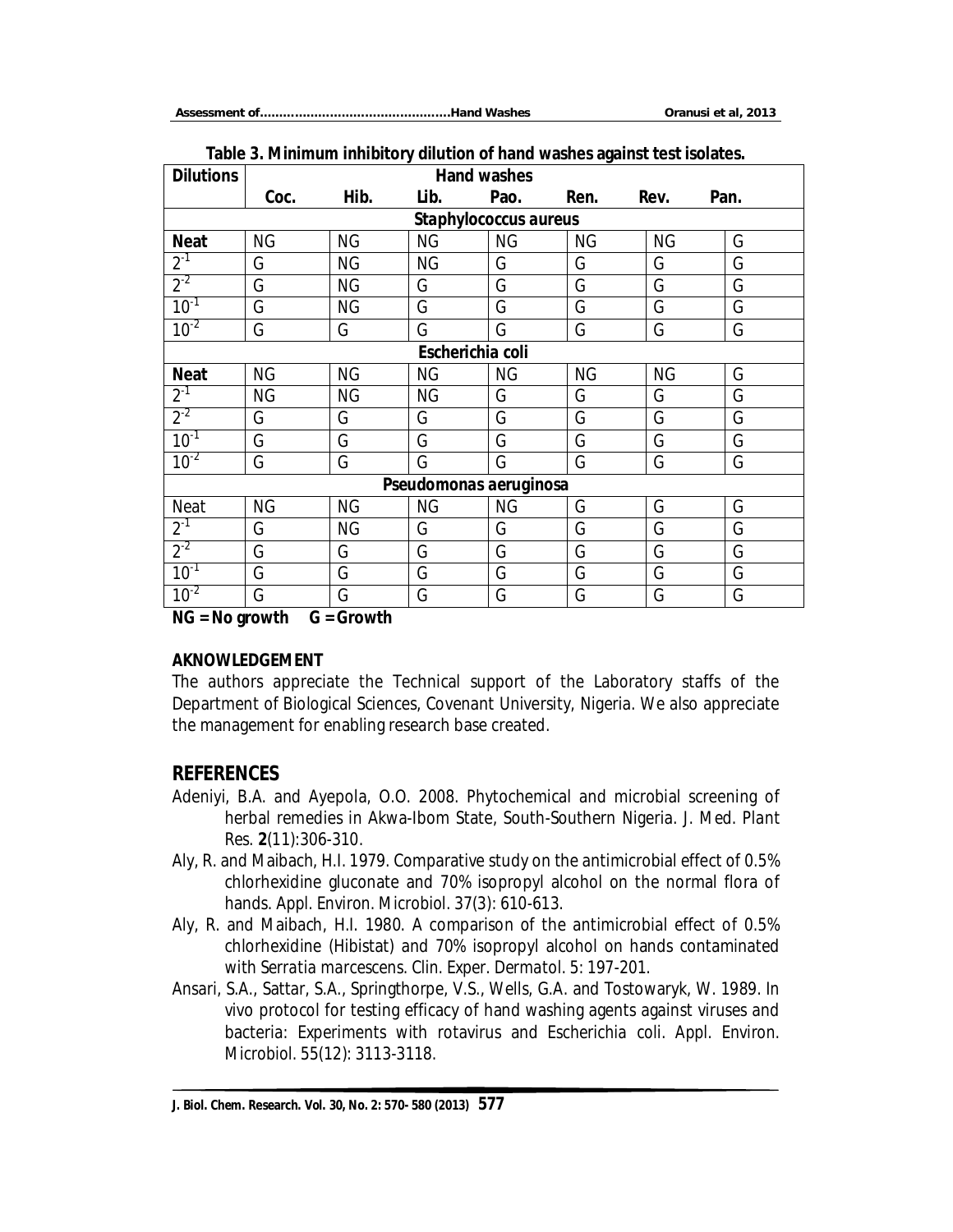ASM (American Society for Microbiology). 2005. Another US airport travel hazarddirty hands. *American Society of Microbiology News.***71**(2):110-112.

Barry, A.L., Fuchs, P.C. and Brown, S.D. 1999. Lack of effect of antibiotic resistance on susceptibility of microorganisms to chlorhexidine gluconate or povidone iodine. *Eur. J. Clin. Microbiol. Infect. Dis.* 18 (12): 920–1.

- Becks, V.E. and Lorenzoni, N.M. 1995. *Pseudomonas aeruginosa* outbreak in a neonatal intensive care unit: A possible link to contaminated hand lotion. *Am. J. Infect. Control*. 23(6): 396-398.
- Bou-Chacra, N.A., Gobi, S.S., Ohara, M.T. and Pinto, M.J.A. 2005. Antimicrobial activity of four different dental gel formulas on cariogenic bacteria evaluated using the linear regression method. *Revista Brasileira de CienciasFarmaceuticas*.41:3.
- Boyce, J.M. and Pittet, D. 2002. Guideline for hand hygiene in health-care settings. Recommendations of the healthcare infection control practices advisory committee and the HICPAC/SHEA/APIC/IDSA hand hygiene task force. *MMWR - Morbidity & Mortality Weekly Report* 51:1-45.
- Candido, C.R., Azevedo, R.V. and Ito, Y.I. 1996. Determinacao da concentracaoinibitoria minima de Cepacol, Malvona, Periogard, ante a *Candida albicans*isoladas da cavidadebucal. *Rev. Odontol*. 25(1): 79-84.
- CDC (Centers for Disease Control and Prevention). 2002. Guideline for hand hygiene in health-care settings: Recommendations of the healthcare infection control practices advisory committee and the hicpac/shea/apic/idsa hand hygiene task force. *Morbid Mortal Wkly Rep*, 51(16):1-45
- Collins, C.H., Allwood, M.C., Bloomfield, S.F. and Fox, A. (Eds). 1981. Disinfectants: Their use and evaluation of effectiveness. London, Academic Press, Inc.
- Faoagali, J., Fong, J., George, N., Mahoney, P. and O'Rourke, V. 1995. Comparison of the immediate, residual, and cumulative antibacterial effects of Novaderm R, Novascrub, Betadine Surgical Scrub, Hibiclens, and liquid soap. *Am. J. Infect. Control* 23(6): 337-343.
- Hibbard, J.S. 2005. Analyses comparing the antimicrobial activity and safety of current antiseptic agents: a review. *J. Infus. Nurs.* 28 (3): 194–207.
- Jolt, J.G., Krleg, N.R., Sneath, P.H.A., Stanley, J.T. and Williams, S.T. 1994. Bergey's manual of Systematic Bacteriology, 9th Edition, William and Wilkins CO. Baltimore, Maryland, 786.
- Jones, R.D. 1999. Bacterial resistance and topical antimicrobial wash products. *Am. J. Infect. Control.* 27 (4): 351–63.
- Kampf, G. and Kramer, A. 2004. Epidemiologic background of hand hygiene and evaluation of the most important agents for scrubs and rubs. *Clinical Microbiology Reviews* 17:863-893.
- Kampf, G. and Ostermeyer, C. 2005. Efficacy of two distinct ethanol-based hand rubs for surgical hand disinfection – a controlled trial according to prEN 12791 *BMC Infectious Diseases* 5 (5):17.

**J. Biol. Chem. Research. Vol. 30, No. 2: 570- 580 (2013) 578**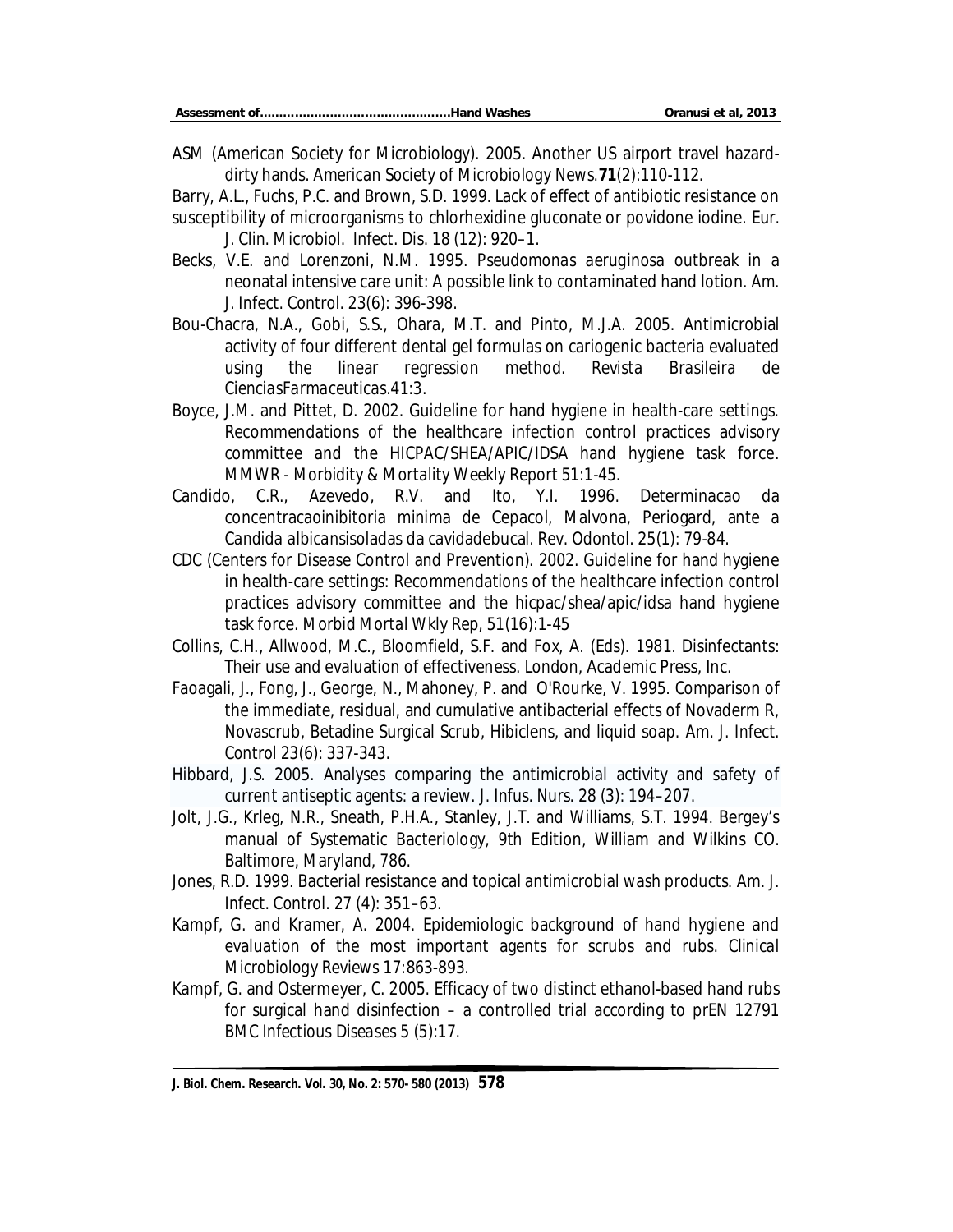- Mensah, P., Owusu-Darko, K., Yeboah-Manu, D. and Ablordey, A. 2002. Street foods in Accra, Ghana: How safe are they? *Bull. WHO*, 80: 546-554.
- National Institute of Health (NIH)(2006). Food poisoning. MedlinePlus Medical Encyclopedia F. May 11, 2006. Retrieved from http://www.niaid.nih.gov/publications/pdf/foodsafety.pdf on 2006-09-29.
- Ogunledun, A., Deji-Agboola, A.M., Efunshile, A.M., Mutiu, W.B., Banjo, T.A., Adedeji, S.O. and Igile, G.O. 2008. In-vitro antimicrobial efficacy of Carex powerful antiseptic liquid. *Nig. J. Heal Biomed. Sci*. **7**(2): 44-50.
- Okpalugo, J., Ibrahim, K. and Inyang, U.S. 2009.Toothpaste formulation efficacy in reducing oral flora.*Trop. J.Pharmac. Res*. **8**(1): 71-77.
- Oranusi, S., Dahunsi, S.O., Owoso, O.O. and Olatile, T. 2013. Microbial profiles of Hands, Foods, Easy contact surfaces and Food contact surfaces: A case study of a University Campus. *Novus International Journal of Biotechnology and Bioscience* 2(1): 30-38.

Paulson, D. 1996. Get a handle on hand contamination. *Food Quality* (April): 42-45.

- Pseudomonas genome database. 2011. http://v2.Pseudomonas.com/P\_aerug.jsp. Accessed April 25,2013.
- Randon, N. 2009. Oral rinses: Mouthwashes www.yourdentistryquide.com. Retrieved on 2007-08-17.
- Rotter, M.L., Simpson, R.A. and Koller, W. 1998. Surgical hand disinfection with alcohols at various concentrations: parallel experiments using the new proposed European standards methods. *Infection Control and Hospital Epidemiology* 19:778-781.
- Rotter, M.L. 1999. Hand washing and hand disinfection. In Hospital epidemiology and infection control 2nd edition. Edited by: Mayhall CG. Philadelphia, Lippincott Williams & Wilkins,1339-1355.
- Rotter, M.L. 2001. Arguments for the alcoholic hand disinfection. *Journal of Hospital Infection* 48:S4-S8.
- Rotter, M.L. and Koller, W. 1991. A European test for the evaluation of the efficacy of procedures for the antiseptic hand wash. *Hyg. Med*. 16: 4-12.
- Sheena, A.Z. and Stiles, M.E. 1982. Efficacy of germicidal hand wash agents in hygienic hand disinfection. *J. Food Protect.* 45(8): 943-946.
- Speck, M.L. 1976. Compendium of methods for microbiological examination of foods, American Public Health Association, Washington DC.
- Steere, A.C. and Mallison, G.F. 1975. Hand washing practices for the prevention of nosocomial infections. *Annals Inter. Med*. **83**:683-690.
- Tattawasart, U., Maillard, J.Y., Furr, J.R. and Russell, A.D. 19999. Development of resistance to chlorhexidine diacetate and cetylpyridinium chloride in Pseudomonas stutzeri and changes in antibiotic susceptibility. *Journal of Hospital Infection* 42:219-229.

**J. Biol. Chem. Research. Vol. 30, No. 2: 570- 580 (2013) 579**